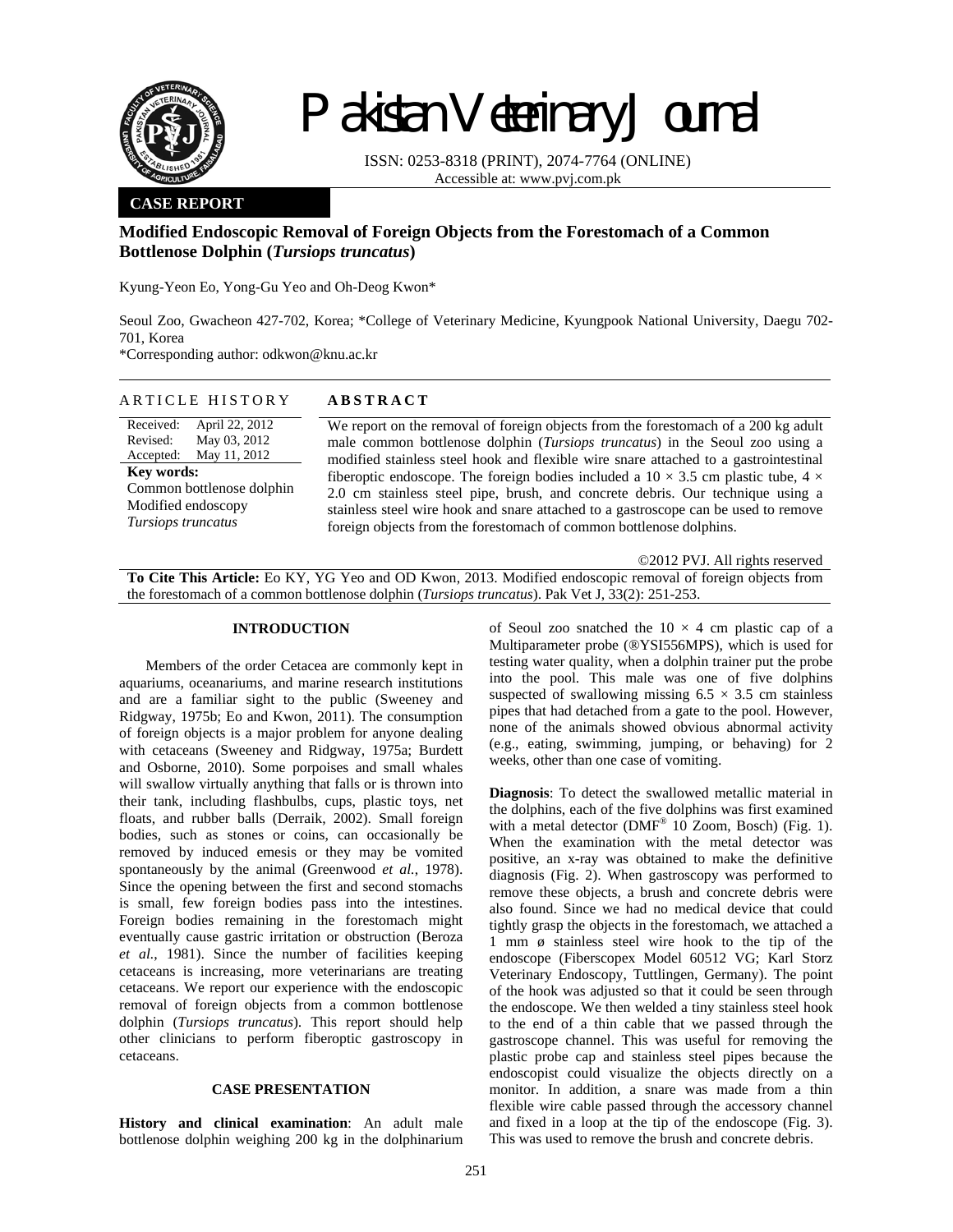

**Fig**. **1**: The use of an industrial metal detector to detect metal objects in the stomach.



**Fig**. **2:** In the lateral view, two stainless steel pipes are seen in the forestomach (arrows).



**Fig**. **3:** A snare assembled using a thin flexible wire cable passed through the accessory channel and fixed at the tip of the endoscope to make a loop.

**Gastroscopy technique:** The dolphin was fasted for 6 hours before the procedure. Sedation was achieved with 0.2 mg/kg diazepam (Pharmacia and Upjohn, NJ, USA). The dolphin was restrained and placed on a foam pad to ensure its safety. It was positioned in sternal recumbency and six dolphin trainers were placed around the animal to minimize movement. The rostrum was stabilized using clean bath towels wrapped around both the mandible and maxilla. A round wood gag with a 2-cm-diameter hole in

the middle was placed inside the rostrum to protect the gastroscope (Fig. 4). The gastroscope and flexible wire snare were well lubricated with Surgilube sterile lubricant (Surgilube Sterile Surgical Lubricant, U.S. Family, Inc.). The distal scope tip was passed through the oropharynx and advanced about 100 cm into the forestomach with gentle, consistent pressure under direct vision. The image was obtained using standard gastroscopy methods, such as air insufflation, withdrawal, rotation, deflection, and advancement. The plastic probe cap and stainless steel pipes were removed using stainless steel hooks that were attached to the tip of the gastroscope and welded to the thin cable. The brush and concrete debris were removed using the modified snare, which was passed through the accessory channel of the gastroscope (Fig. 5).



**Fig**. **4**: Endoscopy was performed with the dolphin placed on an air mattress.



**Fig**. **5:** The multiparameter probe ⓇYSI556MPS (A) and the foreign objects removed from the forestomach, including the probe cap (B).